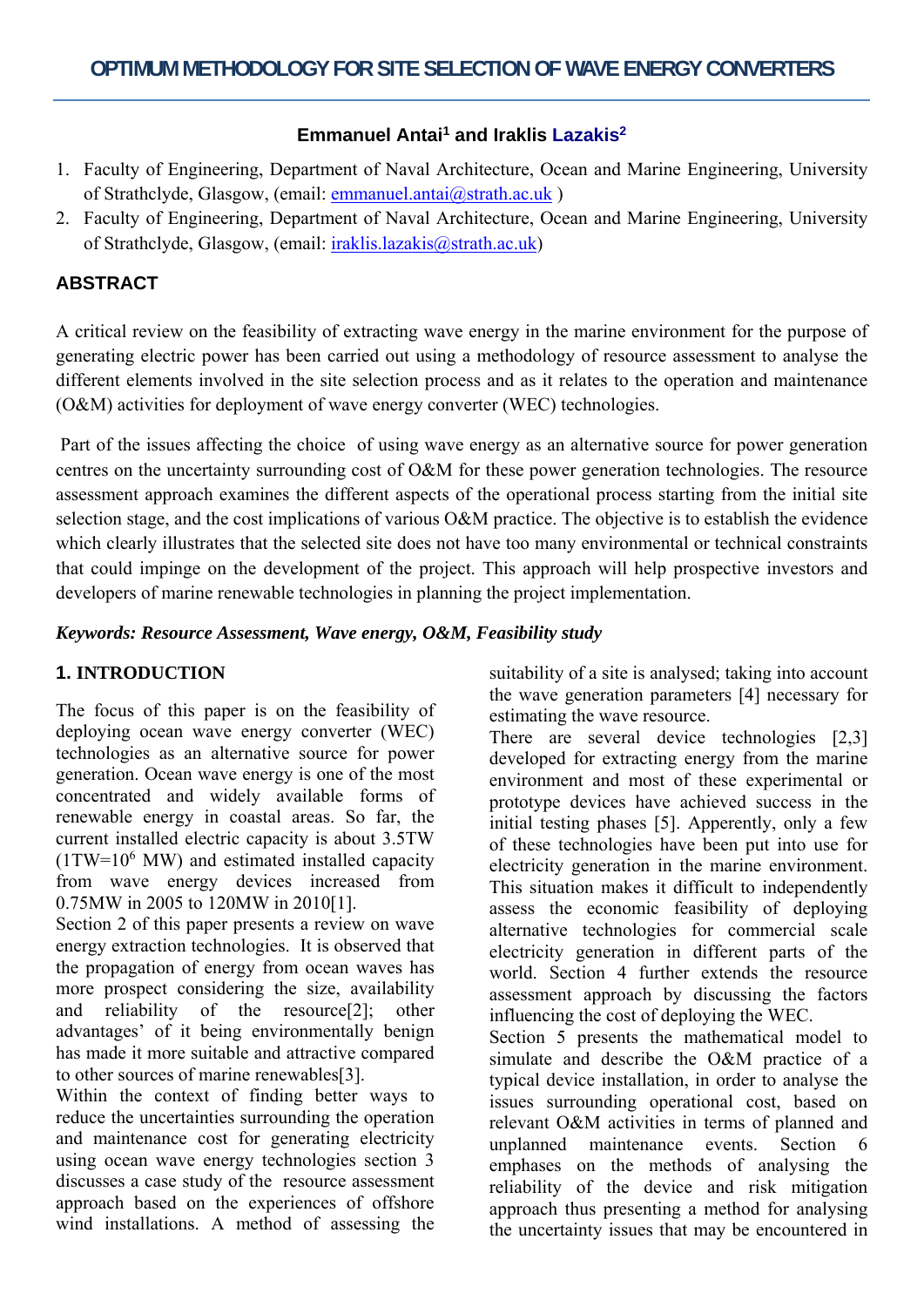the course of O&M of the device. Some findings of this study are discussed in section 7 to justify the need for investment/capital expenditure on

# **2. REVIEW OF WAVE ENERGY TECHNOLOGIES**

Energy extraction using WECs can offer a sustainable alternative to conventional sources and a predictable alternative to other renewable energy technologies. Extracting wave energy is very complex. Generally, the wave energy device can be classified by means of the type of displacement and reaction system deployed [4. The energy content of ocean waves is a function of the wave height  $(H_s)$  and wave period  $(T_n)$ ; often referred to as the sea state and in real sea conditions many wave height and wave periods occur simultaneously. Assessing the performance of WECs, in real sea conditions depends on accurate measurements and the knowledge of the wave climate.

The initial assessment for the deployment of WEC should be based on the feasibility study, to evaluate the environmental, risk and economic factors of the intended project [5]. to analyse the environmental conditions suitable for ocean wave energy propagation some work was done [6] using the regular (monochromatic) wave model to propagate the representative sample of sea states, considering the significant wave height $(H_s)$ , Average mean period direction( $T_n$ ) of the sea, including swell components provided by the reanalysis database. It is also necessary to incorporate Wind data (velocity and direction) into the propagation model to improve local wave generation [6]. It is clear that measuring the wave climate is not often an easy task, the reason being that it varies considerable over all its time scale..

Waves generated have the tendency to dissipate very little energy and unless they encounter headwinds, they can travel for a longer time over a considerable distance [7]. This is possibly why [8] acknowledges that deep water surface waves are oscillations of the sea surface layer under gravity so that to a good approximation may consist of the linear superposition of a larger number of simple components.

#### **2.1 Preliminary Considerations for Analysing Site Requirements**

Part of the initial considerations for selecting a suitable site for deploying a WEC is the criteria for the resource assessment which could also possibly define the conversion requirements in

facilitating such projects towards the cost of operating the facility for a period of 20 to 25years life cycle.

terms of the most appropriate equipment's and techniques for measuring the instantaneous resource[9]. In an attempt to determine the quantity of energy that may be practically harvested from a wave energy certain assumption which ordinarily provides the basis for the Preliminary Considerations are made, depending on the following criteria [10]:

- Mean power levels
- Wave frontage available
- Number of rows of the wave energy device that can be economically sited in a farm
- Space available, taking into account the environmental designation, sea lines and other competing sea uses.

Investigating the possibility of harvesting the energy of wave in coastal waters in most parts of the world could be very challenging due to the limited engineering and technological experience, and availability of reliable data. Although, measurements are often available in industrialized nations, they can be used to derive useful statistical parameters such as significant wave height, wave period, and wave direction, to describe the behaviour and interaction of the wave energy for preliminary assessments of the wave energy resource.

According to Studies [9], the process of preliminary assessment was summarised into two phases such as:

**Phase 1**: involving the preliminary assessment of the suitability of the area in terms of undertaking the following activities [9]:

i. Defining the general characteristics or requirement of the entire project.

ii. Requirements for the proposed type of marine renewable energy technology to be installed.

- iii. Consideration of overall power output.
- iv. Conditions for the restricted sea zones.
- v. Analysis of operational depth range.
- vi. Modelling the sea bed morphology.

**Phase 2:** this stage begins when the preliminary assessment shows evidence of the suitability of the site; in the sense that it could be worth spending time and money to plan a project in the area.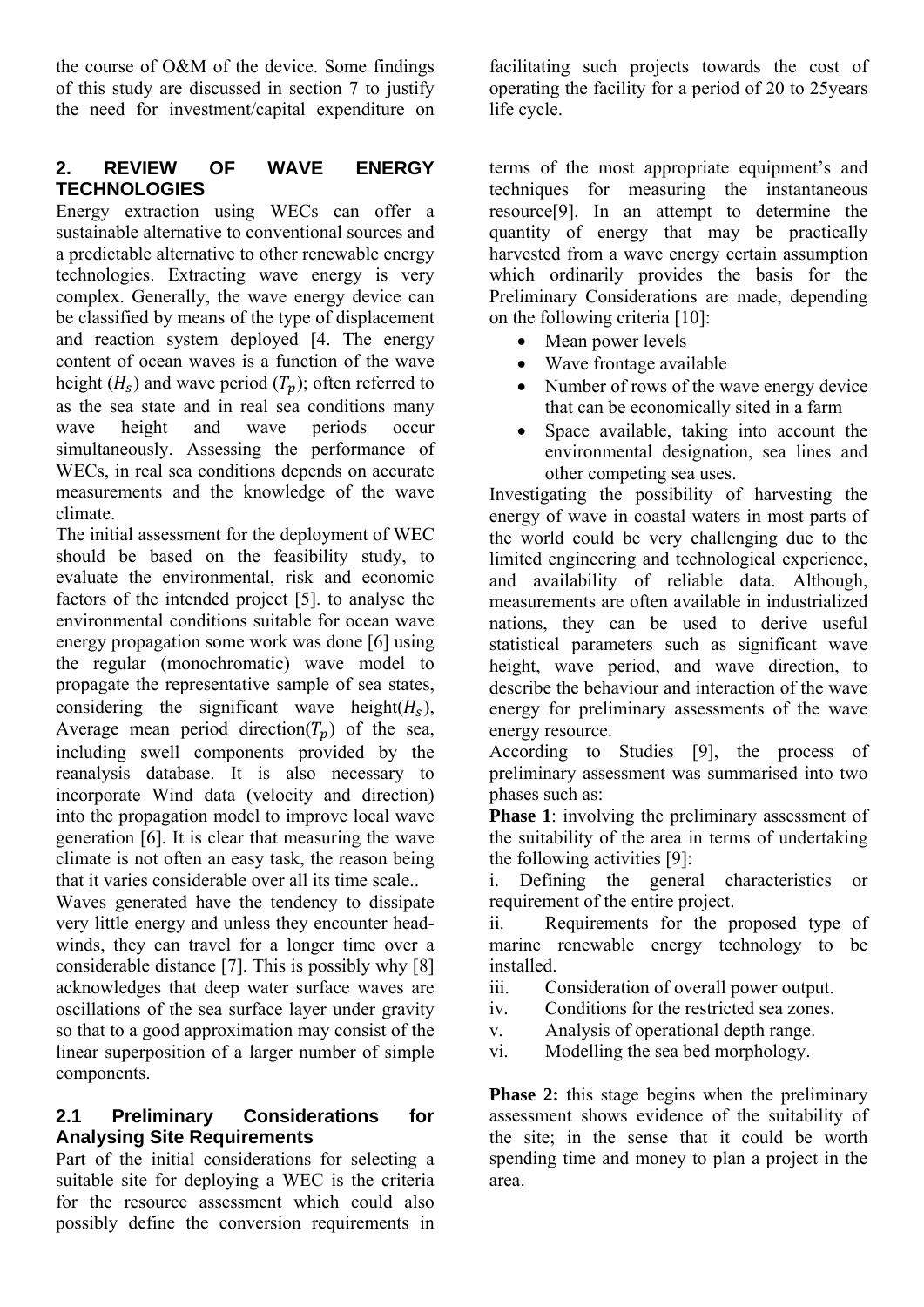#### **2.2 Resource/Site Selection**

The extraction of wave energy is considered viable in areas where the potential annual wave power exceeds 30KW/m [11]. For successful application of WECs the knowledge of the ocean wave propagation and characteristic parameters are necessary. The energy resource contained in the marine environment can be divided into five categories [11]:

- **Theoretical resource:** This resource may be determined by modelling the wave energy propagation within that zone. It is the gross energy content of the Ocean Wave within a certain zone.
- **Technical resource**: This resource is based on ocean wave parameters, existing device efficiency and water depth. It is calculated using the same method as theoretical resource, only it is limited by existing technology.
- **Practical resource:** is determined by limiting the technical resource. Some of these limitations include wave exposure, seabed conditions and shipping lanes.
- **Accessible resource:** when conducting the initial site assessment it is necessary to include any possible environmental issues, so that the accessible resource is determined by limiting the practical resource because the limitations are generally environmental in nature.
- **Viable resource:** this includes the commercial constraints and may be determined by limiting the accessible resource.

It is possible to develop a techno-economic model to determine the viable ocean wave energy resource as well as including costing for a particular site.

# **2.3 Resource Assessment Methodology**

Studies [12] have been conducted to evaluate the wave energy resource in coastal waters. Generally, these resource assessment methods include some of the following steps namely:

- i. Calibration of deep water wave reanalysis data;
- ii. Sea states classification;
- iii. Deep to shallow water propagation processes for the most representative sea states;
- iv. Propagation processes for the complete series of sea states using an interpolation scheme;

v. Statistical model characterization for the wave energy resources in the objective points.

These steps could be analysed based on wave data obtained from numerical reanalysis of meteorological data. Considering the initial site selection processes, the steps followed for resource assessment in terms of estimating the wave energy resources, is illustrated using the flowchart (figure 1). Following these processes, any kind of wave statistics can be obtained in any point of the propagation mesh So long as we take into account: Metrology/ ocean data; Wave height; Wave period and Kinetic flux etc.



**Figure 1: Flow chart of the methodology** 

# **3 CASE STUDY**

The figure (2) below shows the elements that need to be considered using the resource assessment method to ensure that the site is well suited for the deployment of the WEC or tidal stream array technologies.



#### **Figure 2: Methodology for considering the Characteristics and parameters for site selection**

# **3.1 Application to Site and Installation of WEC**

To achieve maximum profitability with respect to managing O&M activities of offshore wave generating plants, operators are required to understand how different elements of the O&M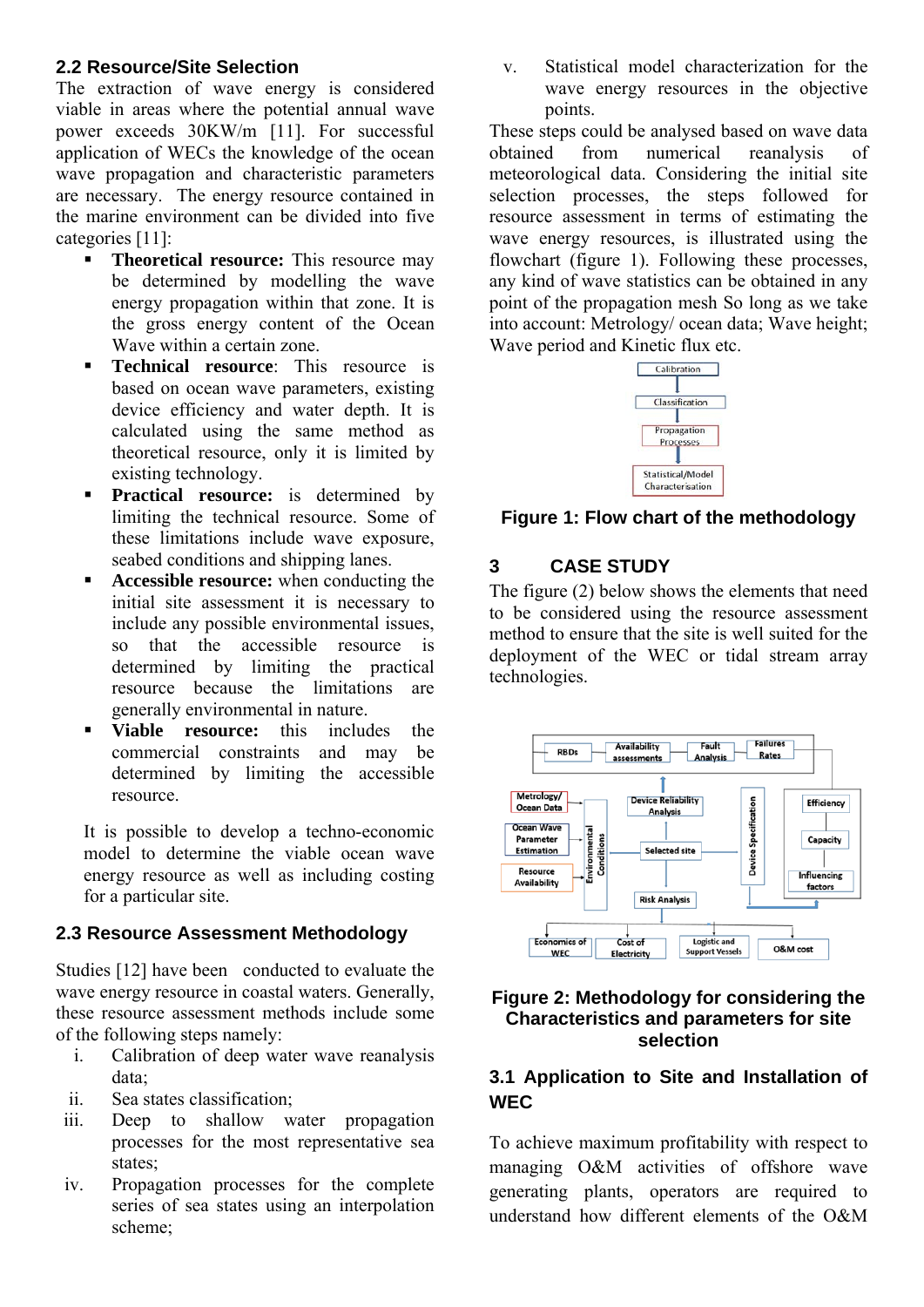interact with each other. The parameters which are necessary to evaluate the environmental condition e.g. Metrology/Ocean data, (tides, wind and wave data) can be systematically analysed with the aid of computer simulation models [13] to also meet other objectives of being able to map wave energy resources in waters of more than 30 m depth.

#### **3.1.0 Environmental Conditions 3.1.1 Metrology/ Ocean Data**

Metrology/ ocean data is necessary for wave propagation; these data may be obtained off nautical charts from the Naval Hydrographical Service. Tidal level can also be relevant for wave propagation when waves propagate in shallow waters.

Wave and wind data can be obtained from different sources, example of some useful sources of data may include:

- Nautical charts from the navy hydrographical service
- Wind and wave data from numerical models
- Wave buoy data
- Remote sensed data
- Global telecommunications services (GTS)
- Fluid mechanics laboratory ocean engineering tools

Reported in [6] the results and estimates from these sources could be adapted for use to explicitly represent the behaviour and interaction of wave characteristics.

## **3.1.2 Ocean Wave Parameter Estimation**

A selection of spectral parameters is typically required for characterization of the sea state. Although, different types of measurement principles and numerical wave models are available for the estimation of a wave energy resource. Reviews of these methods have been published [8].

 the two basic approaches used to analyze measured ocean wave data are: frequency domain and time domain analysis. Depending on the approach, both methods have their advantages and disadvantages. The principle behind a frequency domain approach is that an irregular signal is the superposition of a series of regular waves which can be decomposed into frequency components as shown in Figure  $(3)[14]$ . The time domain

analysis is mainly based on the zero crossing method motivated by graphical recordings on paper from when analysis was carried out by hand.

Test conducted using monochromatic waves [14] show that the time series of a WEC may not be perfectly sinusoidal, and they may change in magnitude with time due to suboptimal wave generation or reflections. The Characteristic of ocean wave parameters specifically defined by time series are shown in Figure 3.



#### **Figure 3. Wave parameters in the time domain**

These are the zero up crossing  $H_u$  and zero down crossing wave height  $H_d$  dand the zero up Crossing  $T_u$  or zero down crossing period  $T_d$ 

# **33.1.3 Significant Wave height** $H_s$  and Average Wave period  $T_z$

Investigating the influence of these parameters under the action of regular (monochromatic) waves [14] defined the wave power of linear waves per unit length of wave front in deep water using the expression:

$$
Power = \frac{\rho g^2 H^2 T}{32\pi} (Wm^{-1}) \approx H^2 T (Kwm^{-1}) (1)
$$

 The power, which is often rated in watts per unit meter of the wave width, can also be expressed for irregular (panchromatic) waves pattern using the formula:

$$
Power = \frac{\rho g^2 H_s^2 T_Z}{64\pi} \ (Wm^{-1}) \tag{2}
$$

The power (W) actually available for a WEC can be indicated by the power per unit length of wave front (Wm−1) multiplied by a characteristic length scale of a device such as the hull width (m) [14]. The basic components being a sinusoidal wave train, with period which appears to travel at a phase velocity often expressed as equation 3 [8]:

$$
U = \frac{gT}{2\pi} \tag{3}
$$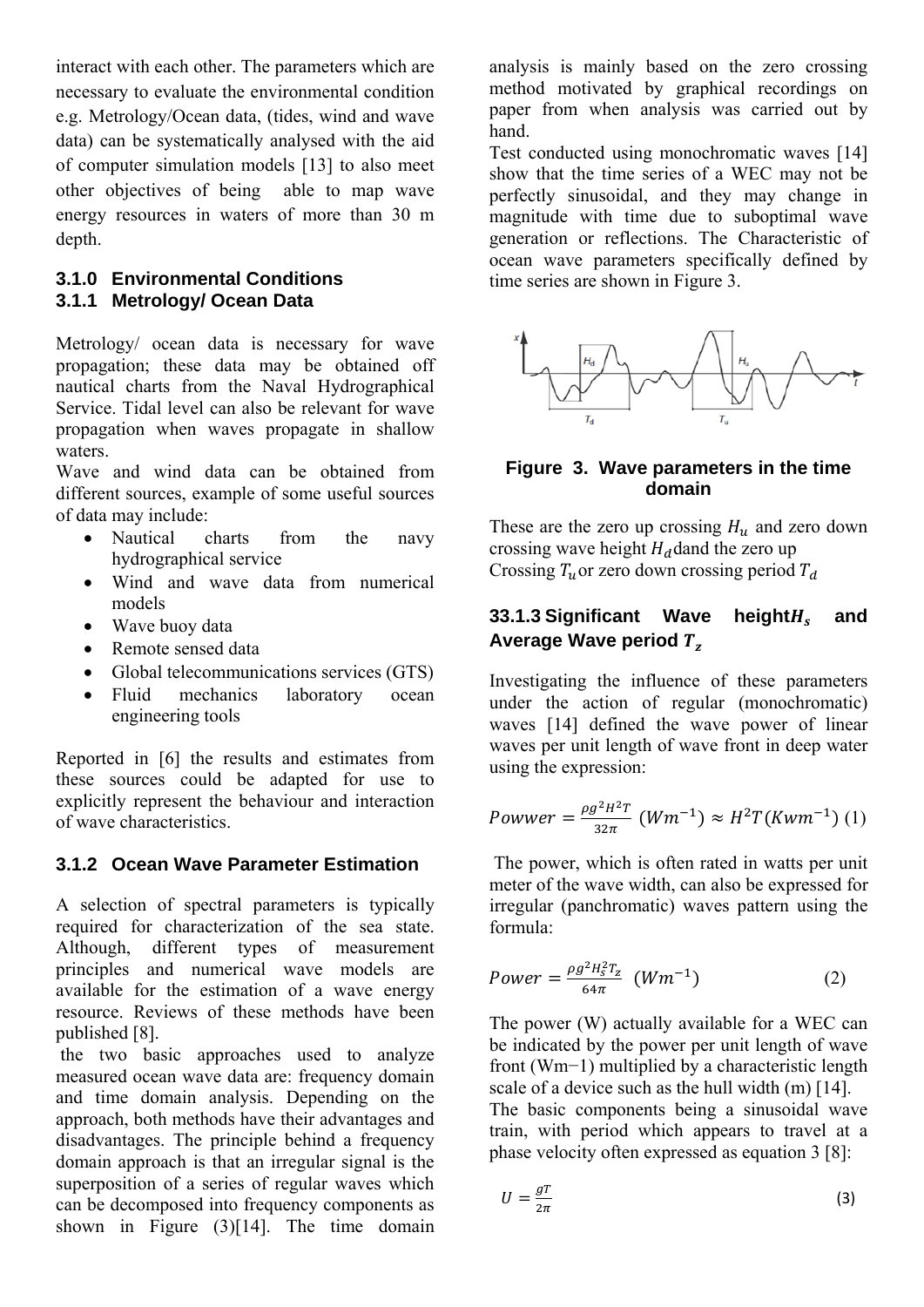From this understanding, it implies that the water particles are not travelling: because for a simple sinusoidal wave they oscillate in circles and their amplitude ad falls off exponentially with depth *d*   $\text{(ad}=a \exp(\frac{-2\pi}{L}\text{)).}$ 

So that the energy of the wave train per unit is expressed as [8]:

$$
E = \rho g H^2 \tag{4}
$$

Where: $\rho =$  the ensity of the water and  $H =$ the root mean square wave height  $\left(H^2 = \frac{a^2}{2}\right)$ .

The significant wave height  $H_s$  in the time series context is defined as the average of the highest One-third of the wave heights, estimated from a ship without using instruments. (Hs) is a standard measure in the offshore industry and it is by definition  $H_1$ : which implies one 3<sup>rd</sup> of the total number of waves in a record counted and selected in descending order starting from the highest wave. Hence the mean value =  $H_{\frac{1}{3}}$ .

This same procedure could be applied for the wave period resulting to  $T_{\frac{1}{3}}$ : the significant wave period.

## **3.1.4 Kinetic Energy Flux**

The kinetic energy contained within ocean waves can be harnessed using various technologies. The physics is similar to that of wind energy [15], where the power available at any particular site is proportional to the fluid density and the cube of its velocity [16]. The major difference between the two resources (wind and wave) is the density of the working fluid [17]. The density of seawater is much greater than the density of air (approximately 832 times greater). Therefore the power output from a WEC is higher than a wind energy device of similar dimensions assuming similar fluid velocities. Studies have shown the relationship between the significant wave height and the kinetic energy flux [1] these parameters are useful for evaluating the energy available in the wave energy resource. The effect of ocean waves on kinetic energy balance was emphasized [2] because the kinetic energy associated with ocean waves in the air is smaller by the ratio of air to water density compared to the kinetic energy of the water motion; thus suggesting that the kinetic energy budget should be taken into account.

# **4 DEVICE SPECIFICATION**

The type of WEC technology selected may depend on the specific requirement of the site or location of the wave energy resource. When considering the potential for cost reduction in terms of uncertainty and thus the cost of energy associated with deploying an array of WECs, the key design parameters may include an analysis of the overall performance of the WEC [7]. The important considerations for analysing the O&M activities of WEC relevant for a selected site may include parameters such as:

## **4.1 Efficiency of Device**

Efficiency assessment for different WEC types operating in the Portuguese coastal environment have been performed [22]. Efficiency of a device can be defined in several ways; a simple way of defining the efficiency of the device may be to consider '' resource-to-wire'' efficiency: i.e. the ratio of the energy a device actually captures to the energy that is available to be captured. The efficiency of a WEC can be defined with the capture width (m), which is the absorbed power (W) of a device relative to the wave power per unit length of wave front (Wm−1). It is common to express the efficiency as a relative capture width (–) which is the capture width (m) divided by a characteristic length scale of a device (m), such as the diameter.<sup>[14]</sup>.

## **4.2 Capacity Factor**

In this case, the capacity factor is used to represent the energy produced during a certain period divided by the energy that would have been produced had the device been functioning continuously and at maximum output In order to conduct a proper risk assessment for installation and maintenance activities of ocean energy devices we may need to take into account the following:

- Device Storage requirements

-Failure rates

-Number of device

#### . **4.3 Factors Influencing Device's Operation and Maintenance Costs**

The capital costs associated with the development of an ocean wave energy farm can be separated into device and site-specific costs. The main sitespecific costs associated with the development of these technologies include: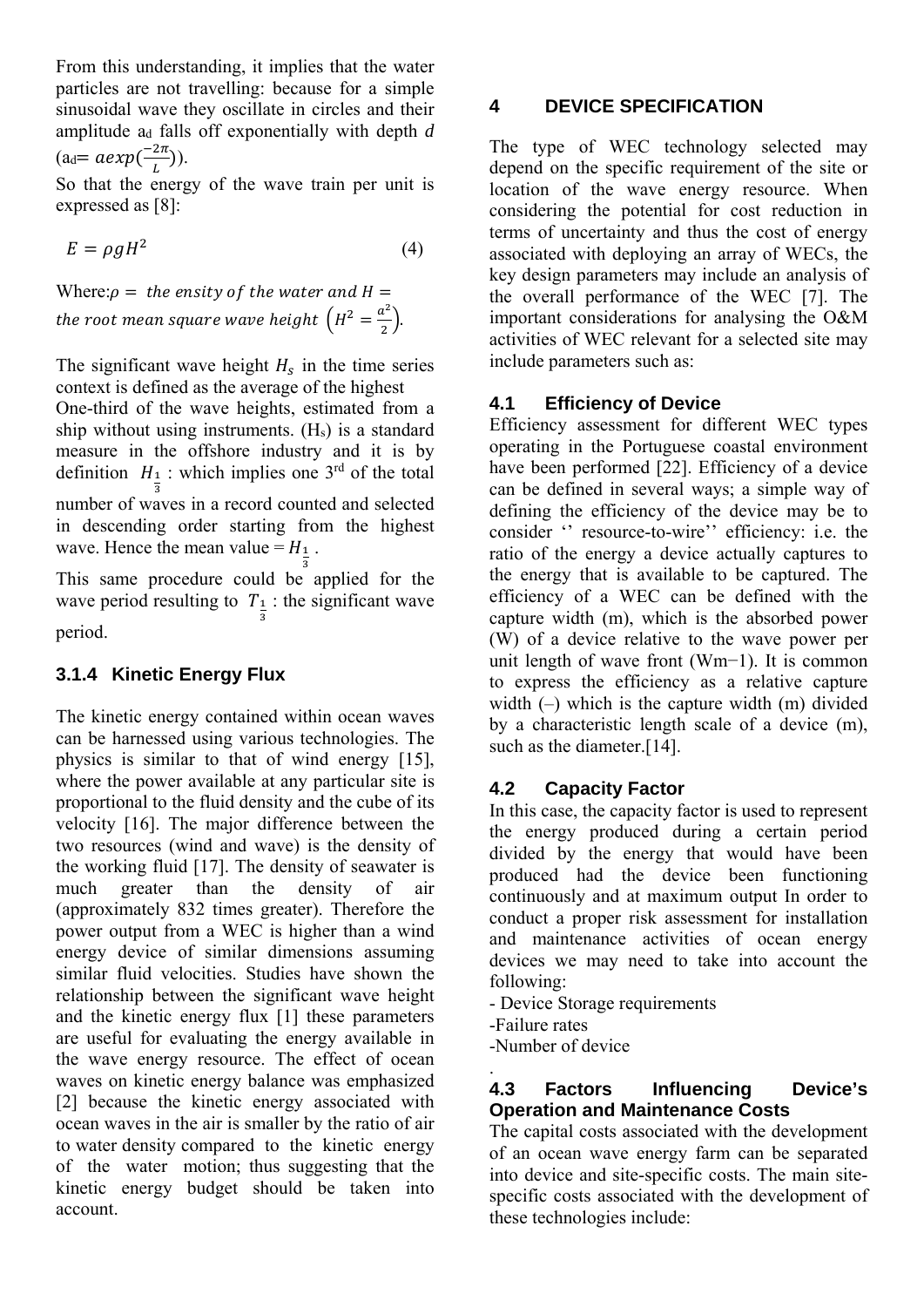- **Grid connection costs**: the cost of grid connecting a WEC farm is dependent on plant generating capacity, connection voltage, distance of the farm from shore and the number of connections required including transmission lines, switch gear and infrastructure required to connect a WEC to the grid.
- **Permits and permissions costs**: when the suitable sites and technology are selected, permissions and permits are required, being the costs associated for the preparation and the application of the various permits required for the deployment of the WECs.

Figures 4 below is an illustration of a wave energy project at a particular location involving a single wave energy converter. It is observed that a split of CAPEX between different costs Centre's varies considerably by project size and also depends on the particular generation technology and project location. Considering operation and maintenance costs in terms of cost Centre's it is seen that the cost Centre's shown are fairly typical, for planned and unplanned maintenance, licenses to be stationed at the location (often referred to as consents and permits), insurance, and ongoing monitoring activities.



#### **Figure 4. O&M cost breakdown for a particular wave energy device installed as a single unit [10].**

For this particular technology, a mid-life refit has been selected as a good compromise between maximizing availability and minimizing costs. It can also be seen that about 1/7th of the total O&M costs are assigned to unplanned maintenance activities, which reflects a degree of uncertainty in the device's design for reliability.

**5 RISK ANALYSIS** 

#### **5.1 Economics of WEC Devices**

In assessing the economic viability of marine renewable energy installations, Capital costs has been described in terms of cost centres [18] so as to allow comparisons of cost by category. The reason being that the capital cost of marine renewables devices may consist of several parts: station-keeping, structural, energy conversion components and sub-assemblies, and project costs [5]. Capital and O&M costs are closely related and design decisions affect them both together. Greater CAPEX can lead to either increased or decreased OPEX. Redundancy is a means of compromising costs and performance to reduce cost-of-energy, but may not always be possible.

## **5.2 Cost of Generating Electricity**

The basic method for establishing the cost of generating electricity accounts for the following:

- **‐ Capital costs:** these are once-off costs applicable to the development of a new wave energy farm. Capital cost can be separated into site-specific and device costs. The site-specific costs consist of design and specification costs, grid connection costs, cabling costs, installation costs, permits and permissions costs and commissioning costs. The device costs are made up of the turbine costs, structural costs, electrical machinery costs, control systems costs, foundation or mooring costs, cabling costs, delivery costs and assembly costs.
- **‐ Running costs:** these are the on-going expenses for running the wave energy farm, after the capital cost has been paid off. Running cost is made up of the operation and maintenance (O&M) costs. The annual running costs are made up of servicing, insurance, telecommunications, taxes and administration.
- **Financing**: this is the cost of repaying loans from banks and investors. If the project was financed by an investor, the loan repayments will be required and they may equally demand a return on their investment.

The cost of a WEC could be expressed using three different ways namely:

- The cost per rated power of the device (cost/MW),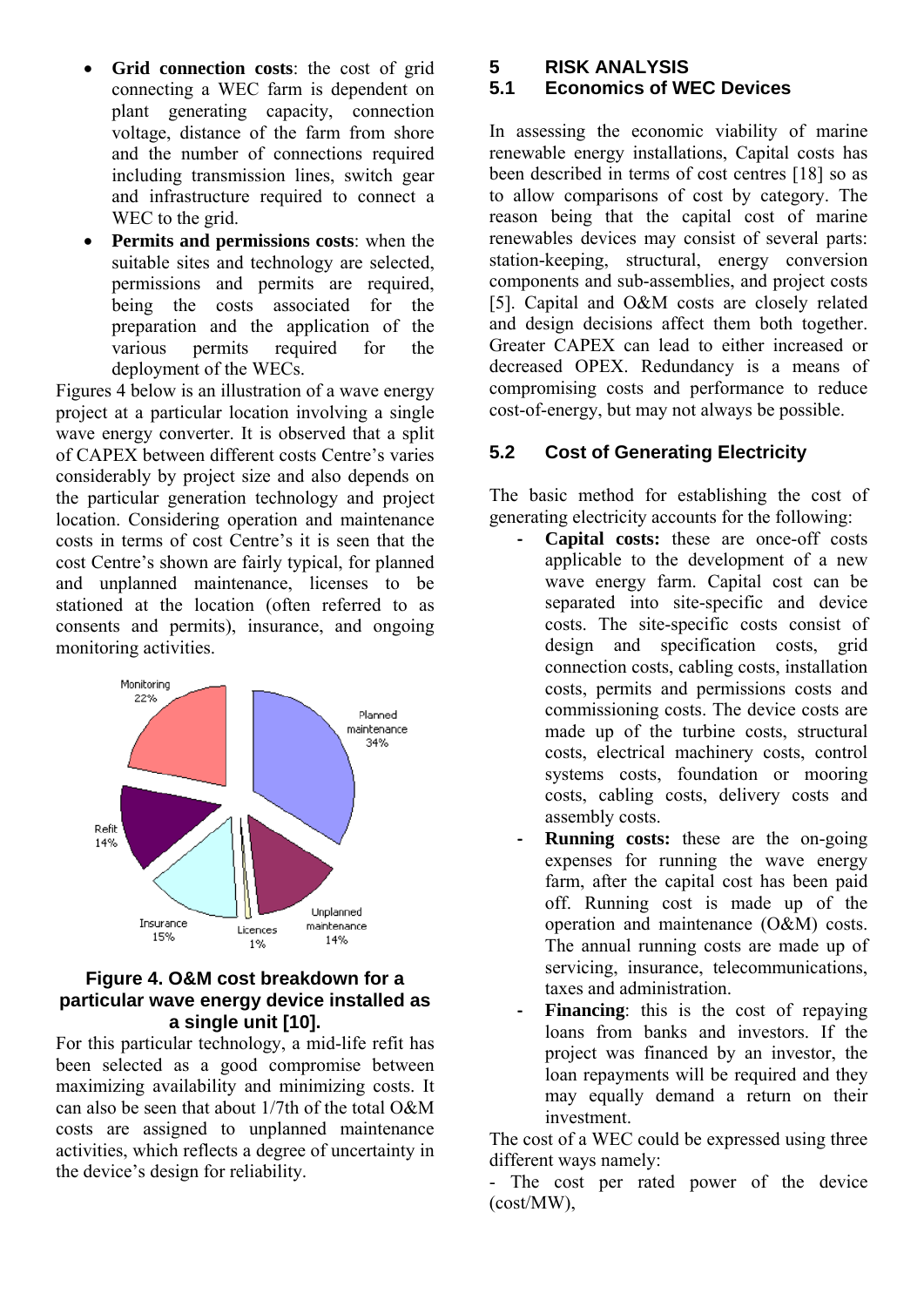- The cost per unit size of the device (cost/unit area), and

- The cost per unit of electricity generated (cost/kWh).

The simplest way to express the cost of a WEC is the cost per rated power. The cost per rated power is obtained by dividing the cost calculated using one of the above methods by the rated power. This is often misleading due to the functions of the WEC design parameters, and since we are often more concerned with the cost of generating a unit of electricity, the cost per kWh is a much better way of economically assessing the cost of a WEC.

The most accurate method of calculating the cost per rated power is life-cycle costing (LCC).The LCC method provides the means of evaluating the economics of energy technologies. In order for the technology to be economically assessed, the LCC method incorporates all the revenues and expenditures over the life-time of the project into a single cost. The equation for calculating the LCC of any particular energy technology is given as [19]:

$$
LCC = C_{pv} + M_{pv} + F_{pv} + X_{pv} + S_{pv}
$$
 (5)

Where:

 $C_{\text{nv}}$  – Capital cost of the total technology which is considered as a single payment occurring in the initial year of the project, regardless of the finance conditions.

 $M_{\text{nv}}$  –O&M costs on a yearly basis, including salaries, inspections and insurance.

 $F_{pv}$  –Yearly fuel costs.

 $X_{pv}$  -External costs which includes damage cost and damage prevention.

 $S_{nv}$  –Salvage value of the technology in its final year of lifetime

Another method of calculating the cost per kWh is to calculate the levelised energy cost (LEC). A LEC is basically an economic assessment of the costs associated with generating electricity over a certain time scale. This method expresses the costs that occur at irregular intervals as equivalent equal payments at regular intervals. This method expresses the LCCs as equal annual repayments.

A LEC is calculated as the annual LCCs divided by the annual electricity generation and is simply defined as the cost of energy (unit cost/kWh). A LEC comparison is often used to compare emerging energy technologies against those already in widespread use.

The benefits of using LEC method of cost comparison rather than comparing the capital cost of each technology is that, the method provides a realistic assessment of the LCC of the technology thus allowing a comparison of different energy technologies. Secondly, it makes possible the evaluation of all the costs associated with installing and operating any power plant over its life-time.

#### **5.3 Model Analysis of Risk In Terms Of Planned and Unplanned O&M Cost Activities**

The model analysis takes into consideration various aspects of O&M cost and uncertainty issues relating to planned and unplanned events for the operation of WEC. These different aspects may also include the component repair and vessel charter cost.

#### **5.3.1 Logistic support vessels**

The main problem encountered in offshore wave plants is the accessibility of the WEC for maintenance purpose. Accessibility may be defined as the number of times an offshore installation can be approached. It is possible that the location of the WEC could be inaccessible by boat or helicopter for a period of one to two months due to harsh weather conditions. Secondly O&M in the offshore environment sometimes requires special and very expensive equipment for lifting actions.

The Planned and unplanned O&M activities can be analysed using the following Parameters schedule:

$$
C_{PL} = c_{trans} + C_{lab} + C_{work} + C_{eq}
$$
 (6)

Where*:* 

 $C_{PL}$  – Cost of Planned maintenance (£)  $c_{trans}$  – Cost of Transportation Cost  $(f)$  $C_{lab}$  — Labour cost (£)  $C_{work}$  – Workshop Cost (£)  $C_{eq}$  – Equipment cost (£)

Assuming  $C_{trans}$  is used to represent the attributes of two associated cost namely: hire vessel cost and the new built vessel cost  $(C<sub>nh</sub>)$ , this implies that:

$$
C_{trans} = C_{nb} \tag{7}
$$

If two maintenance vessels are employed, then the associated vessel cost becomes a combination of vessel 1 hire cost  $(V_{h1})$  and vessel two hire  $cost(V<sub>h2</sub>)$  so that :

$$
C_{trans} = C_{Vh1} + C_{Vh2} \tag{8}
$$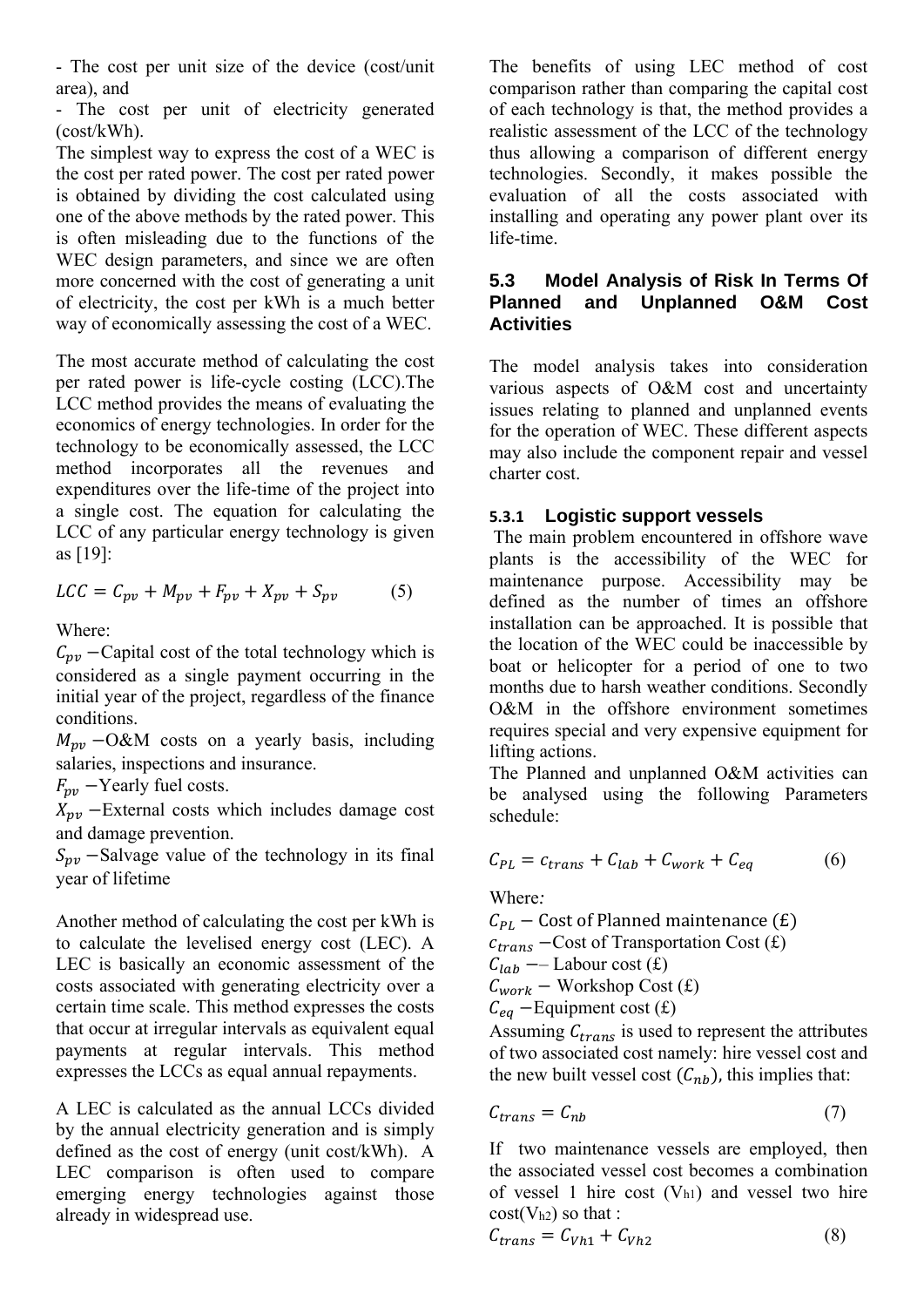*Where:* 

 $C_{trans}$  – Transportation Cost (£)  $C_{nb}$  –Capital cost for new built vessel (£)  $C_{Vh1}$  –Vessel 1 hire cost (£)

 $C_{Vh2}$  –Vessel 2 hire cost (£)

Following the statements presented in equations 6,7 and 8; it shows that hire cost of vessel 1 could be obtained from the expression:

$$
C_{vh1} = t_1 \times R_1 \times (1 + F_{ves}) + \left(\frac{cf}{2}\right) \tag{9}
$$
  
Where:

*Where*:

 $C_{vh1}$  – Vessel 1 hiring cost (£)

 $t_1$  – Time vessel 1 is hired (days)

 $R_1$ - Daily rate of vessel 1 (£)

 $F_{\text{res}}$ - Vessel contingency factor delays due to weather conditions (%)

 $C_f$  – Annual cost of fuel (£)

The time for which vessel 1 is being hired for the maintenance task could also be equal to:

$$
t_1 = t_{wp1} + t_{wp2} + t_{wp3} + t_{ins}
$$
 (10)

 $t_{wp1}$ -Time taken to reach the offshore wavw location (hours)

 $t_{wp2}$ -Time spent in the offshore wave location (hours)

 $t_{wp3}$ -Time to detach / attach one OWC device (hours)

 $t_{ins}$ -Inspection time per OWC

Furthermore, time taken to reach the offshore wave location could also be equals to:

$$
t_{w11} = \left[2 \times \frac{Dist \, 1}{(Vsp1 \times 1.852)}\right] \times (1 \times F_{ves}) \tag{11}
$$
  
Where:

 $t_{w1}$ -Time taken to reach the offshore wave location (hours)

Dist 1-Distance to the offshore wave location (Km)

Vsp1-Vessel speed to reach the wave location (Knots)

 $F_{\text{ves}}$ -Vessel contingency factor delays due to weather conditions  $(\% )$ 

Also the time spent in the offshore wave location may be equal to:

$$
t_{w12} = Dist \ 2 + \left[2 \times \frac{Dist \ 1}{(Vsp2 \times 1.852)}\right] \times (1 \times F_{ves}) \ (12)
$$

Where:  $t_{w12}$ -Time taken to reach the offshore wave location (hours)

Dist 2-Distance to the offshore wave location (Km)

Vsp2-Vessel speed within the offshore wave location (Knots)

 $F_{ves}$ -Vessel contingency factor delays due to weather conditions  $(\% )$ 

The time taken to detach the old OWC and replace it with the new OWC is calculated as:

 $t_{wL3} = (T_{Row} + T_{other}) \times (1 + F_{res})$  (13)

Where: $T_{\text{Row}}$  -Time taken to mobilise /demobilise the ROV from the vessel (hours)

 $T_{other}$  - Time other than time taken to bring ROV on board (hours)

The inspection time  $(t_{ins})$  may vary depending on the initial tine of the examination of the OWC, therefore it could be considered on an hourly basis per devices.To calculate the cost of fuel needed for a single vessel to perform the planned maintenance task we use the expression:

$$
Cf = Dfc \times D_{sea} \times Pr_{fuel} \times N_{main} \times Oil_{corr}
$$
\n(14)

Where:Dfc – Daily fuel consumption (tons of fuel)  $D_{\text{sea}}$  – Number of days at sea

 $Pr_{\text{fuel}}$  – Price of fuel (£)

 $N_{\text{main}}$  - Number of main engines (Constant)

 $Oil_{corr}$  - Lubrication correction factor set at 1.15(Constant)

It is essential to reduce to a minimum the level of maintenance effort that would be required when installing the WEC offshore. This is because the cost implication of installing a WEC offshore is far greater when compared to the choice of locating the WEC near shore.

#### **6 DEVICE RELIABILITY ANALYSIS**

The reliability assessment of WECs is a challenging task and it is a key issue that has to be addressed in order to make them a viable energy option. The idea of considering the reliability of the device is to be able to analyse certain issues that may be encountered in the process of developing realistic assessments of the systems reliability using generic data. It has been observed that the lack of reliability data (failure rate data) leads to rather unfavourable and highly uncertain results. With the aim of optimising availability of WEC at the selected location the tools used for reliability prediction and lifecycle management are described briefly below:

## **6.1 Reliability Block Diagrams (RBDs)**

Figure 6, is the diagrammatical representation of a system's reliability performance. An assessment using the RBDs would have to define the success of the system in terms of the system's ability to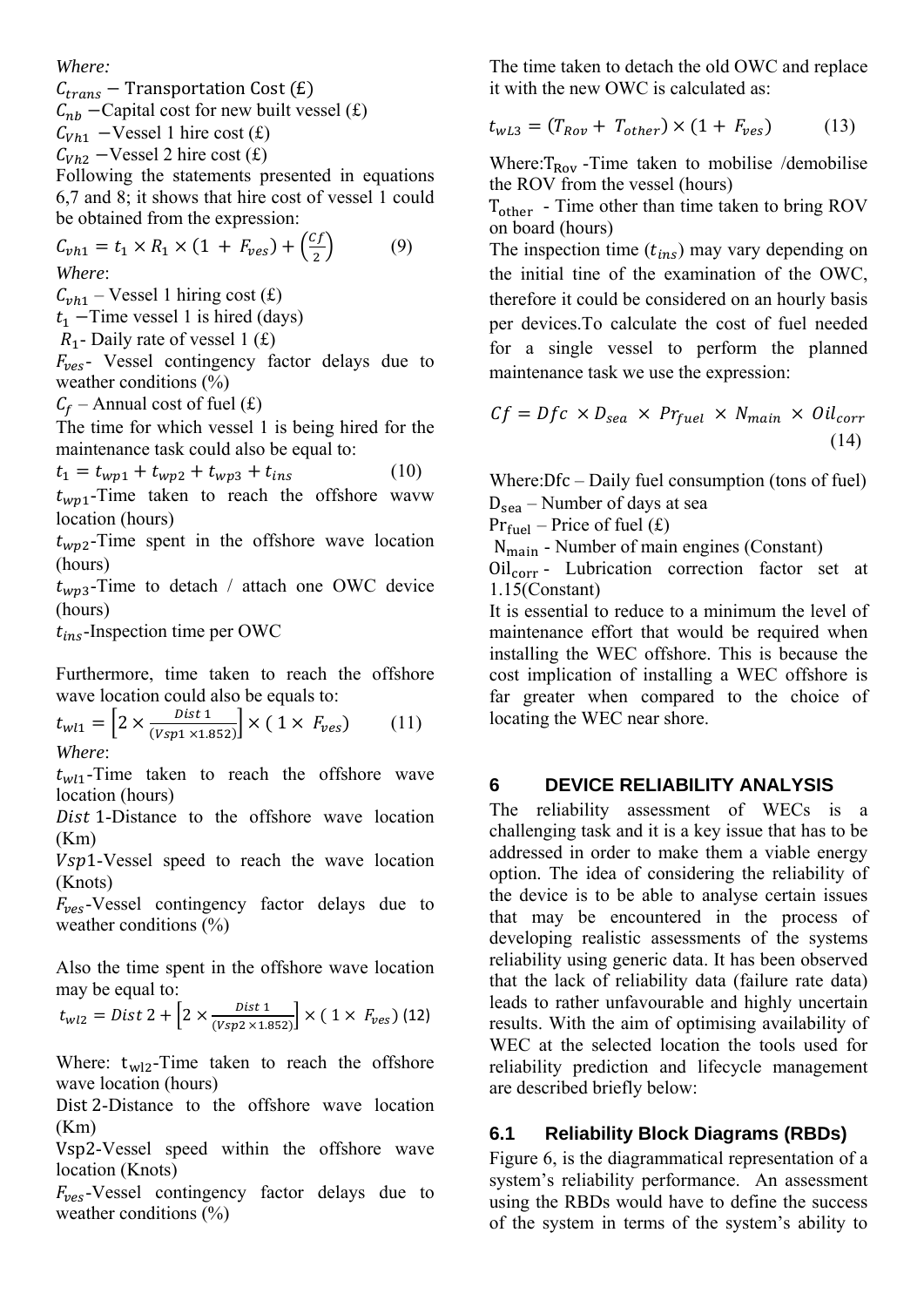produce power. The components that affect the logical behaviour of the WEC are divided into blocks that are statistically independent. Depending on the configuration of WEC each block is associated with a probabilistic failure rate. One of the major limitations of reliability assessments is the lack of comprehensive data on equipment failures and load distributions [20]. It is possible to produce a stochastic representation of the system's probability of failure in a given period of time when all blocks are linked up into a 'success path'.



#### **Figure5: Generic Reliability Block Diagrams for wave energy converters**

# **6.2 Availability Assessment**

Availability of a WEC may be defined as the proportion of time that the device is ready to generate, irrespective of whether the resource is suitable for generation. Statistical methods based on discrete event simulation [21] could be employed for performance forecasting in order to assess the availability of WEC devices. The major difference between reliability and availability is the O&M strategy adopted for the system. A system could be considered as being very reliable in term s of the frequency of failure being very low, but when no maintenance action or repair is taken after failure; its availability becomes very poor. In this case failure refers to the termination of the ability of a system to perform its required function. The question of maintainability is used to address the issues relating to ease of repair. It is often consider as a quantitative subject and it can be expressed in terms of hours required to complete a maintenance action [22].

The availability assessment may require that each component or sub-system is assigned a probabilistic distribution representing the statistical description of its time to failure, and another distribution for the time to repair, along with the interval between planned maintenance [20].

# **7 DISCUSSION**

Lowering the operational cost over the total life time of the WEC in order to improve the economics of the wave or tidal energy project should be given consideration.

The primary objective for analysing the O&M cost in the initial assessment plan is to ensure the deployment of minimum resources required to ensure that components perform their intended functions properly and also to ensure provisions are made for the system to recover in case of a breakdown.

The necessary long term investments make reliability a key challenge towards developing economically viable wave energy devices.

It is observed that apart from the properties of the device in terms of failure rate and service demands, other external factors can affect the availability levels of the WEC.

It follows that the maintenance activity becomes necessary in order to ensure the system and components continue to perform the functions for which they were designed.

. The main issues identified are related to the use of condition monitoring systems to access the reliability of the generating plant, turbine reliability, and equipment for transfer of personnel, weather conditions, and crane vessels for hoisting of parts etc.

The risk analysis and decision making methodology included in the site selection approach emphasis on the imperative to always minimize the level of risk involved in the handling/installation, operation and maintenance activities in the offshore environment.

The model chooses a value for the time to failure of each component from the distributions and runs the simulation until the first event occurs (either a failure or a planned maintenance), at which time an action is usually required (which could be shut down for maintenance or maintenance on-line depending on the nature of the failure.

The downtime associated with the event is calculated, and the simulation runs to the next event. Once the simulation has been run for the specified lifetime of the system, the total downtime is calculated and a value for the system availability in that time can be produced.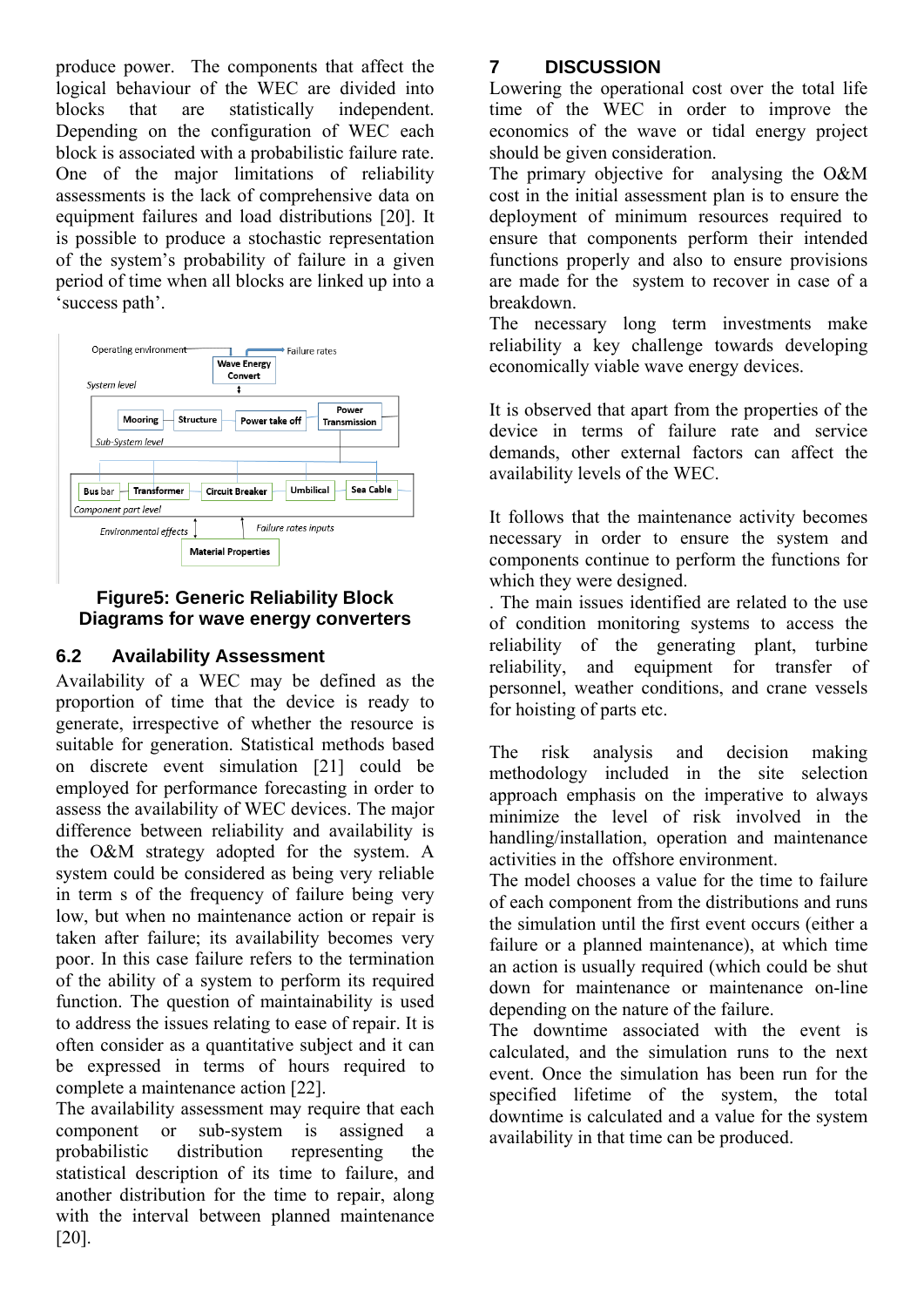#### **8 CONCLUSION**

The paper describes in detail an optimum resource assessment method for selected sites for the deployment of any Wave energy farm project.

The set of principles which can be employed to evaluate a specific site for the deployment of a WEC technology has been established.

The method combines both the theoretical and practical aspect of the resource assessment to form a strategy which can be applied to deal with the problems of uncertainties surrounding the factors such as capital and operating cost associated with the O&M activities for deployments of wave energy converter technologies.

A concise reliability assessment of WECs forms the basis for the commercial case and In order to foster the progress of the marine energy industry, the reliability assessment of devices has been incorporated into the initial site selection requirements so as to encourage demonstration improvement and dissemination of existing failure knowledge and future operational experience.

## **REFERENCES**

- 1) EPRI *Mapping and Assessment of the United States Ocean Wave Energy Resource,*  Technical Report: Available on: ww1.eere.energy.gov/water/pdfs/mappinganda ssessment.pdf. 2011.
- 2) B. Drew, A. R Plummer and M N Sahinkaya-A review of wave energy converter technology, Review Paper 887, Proc. IMechE Vol. 223 Part A: J. Power and Energy.2009.
- 3) Roger Bedard- Economic and Social Benefits from Wave Energy Conversion Marine Technology -Marine Technology Society Journal, Volume 41, Number 3. 2007.
- 4) J. Pastor, and Y. Liu, Wave Energy Resource Analysis for Use in Wave Energy Conversion, *Journal of Offshore Mechanics and Arctic Engineering*. Vol. 137. 2015.
- 5) , T. Stallard, G.P. Harrison, P. Ricci, andJ.L Villate, Economic Assessment of Marine Energy Schemes. *Proceedings of the 8th European Wave and Tidal Energy Conference,* Uppsala, Sweden, 2009.
- 6) P. Camus, C. Vidal, F.J. Méndez, A. Espejo, C. Izaguirre, J.M. Gutiérrez, A.S. Cofiño, D. San-Martín, R.Medina, A methodology to evaluate wave energy resources in shallow waters, *EWTEC 7th European Wave and Tidal Energy Conference*. 2007
- 7) J. Falnes, "A Review of Wave Energy Extraction", *Marine Structures*, Vol. 20, pp. 185-201.2007.
- 8) J. Cruz, R Sykes, P Siddorn and R. E. Taylor, Wave Farm Design: Preliminary Studies on the Influences of Wave Climate, Array Layout and Farm Control, *Proceedings of the 8th European Wave and Tidal Energy Conference, Uppsala, Sweden,* 2009.
- 9) L. Zubiate, J.L. Villate, Y. Torre-Enciso, H.C. Soerensen, B. Holmes, M. Panagiotopoulos, F. Neumann, N. Rousseau, D. Langston-Methodology for site selection for wave energy projects. *Proceedings of the 8th European Wave and Tidal Energy Conference, Uppsala, Sweden,* 2009.
- 10) Carbon Trust, Accelerating marine energy: the potential for cost reduction-insights from the carbon trust marine energy accelerator, 2011.
- 11) Sustainable Energy Ireland. Tidal & current energy resources in Ireland; 2004.
- 12) Black and Veatch Consulting Ltd.UK, Europe and global tidal stream energy resource assessment. Peer review issue 107799/D/2100/05/1, Carbon Trust, London. 2004
- 13) S. Barstow, M. Gunnar, L. Lasse, and J. Petter, World Waves wave energy resource assessments from the deep ocean to the coast. *Proceedings of the 8th European Wave and Tidal Energy Conference, Uppsala,* Sweden, 2009.
- 14) V. Heller, Development of Wave Devices from Initial Conception to Commercial Demonstration *Imperial College London, Elsevier Ltd*. 2012.
- 15) EMEC Assessment of Wave Energy Resource, Marine Renewable Energy Guides 2009.
- 16)J Twidell, and T.Weir, *Renewable energy resources,* Second ed., Taylor & Francis; 2006.
- 17) I.G Bryden, T. Grinsted, G.T Melville, Assessing the potential of a simple tidal channel to deliver useful energy. *Applied Ocean Research*.2004.
- 18) M. Previsic, O. Siddiqui, and R. Bedard, Economic Assessment methodology for wave power plants. Available online: http://oceanenergy,epri.com 2004.
- 19) DTI. Economic viability of a simple tidal stream energy capture device; 2007.
- 20) T.R. Moss and J.D. Andrews. Reliability assessment of mechanical systems. *In: Proc. Of the Institution of mechanical Engineers [IMechE]* Vol.210, pp.205-216, 1996.